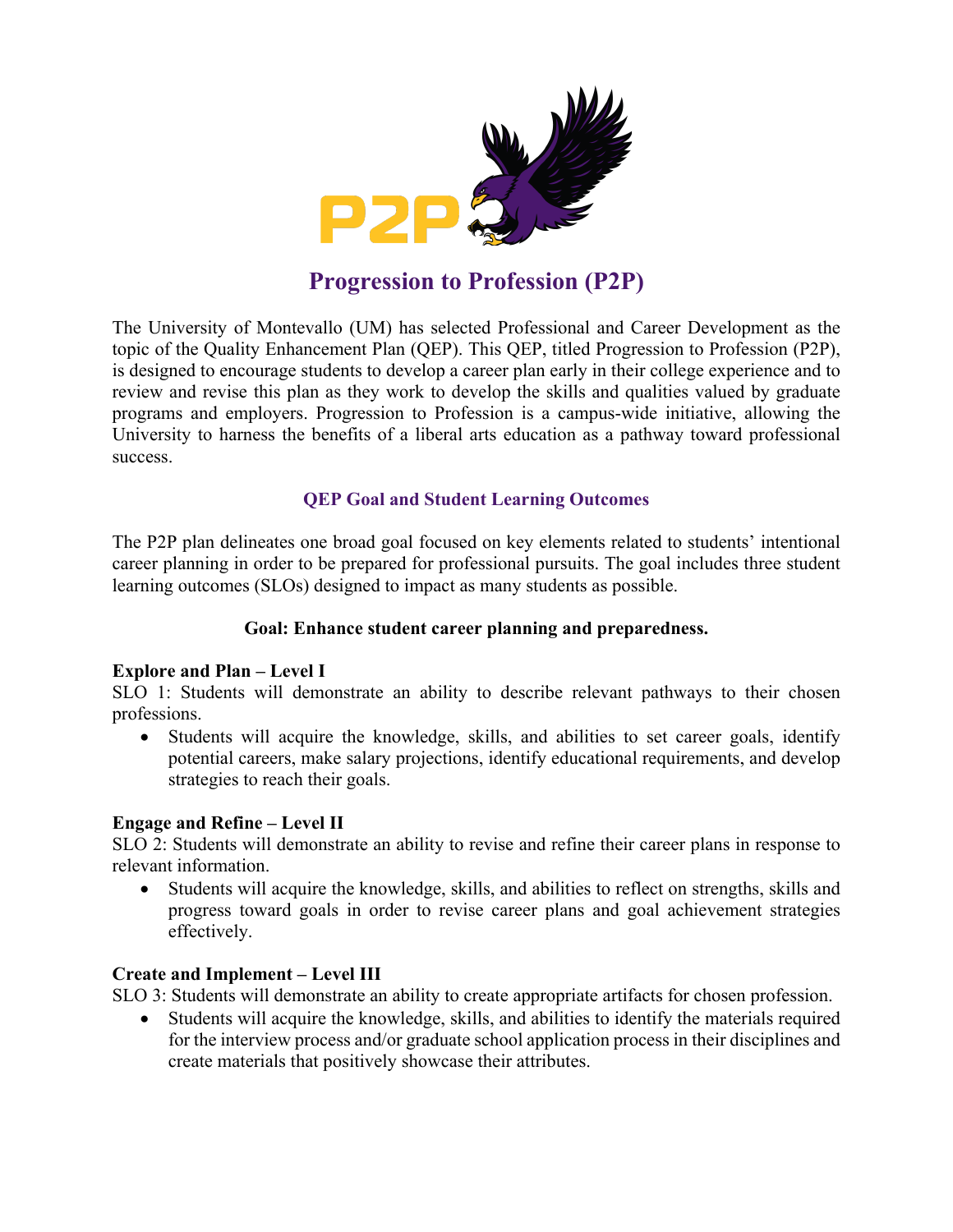### **Implementation and Assessment Strategy**

P2P is focused on students' career planning and preparation efforts, with an emphasis on those tasks that are essential within each academic program. Through a systematic and enhanced partnership with the Career Development Center (CDC), advisors, and program faculty, students will identify career aspirations (Explore and Plan – Level I), craft and refine their career plans (Engage and Refine – Level II), and create professional artifacts to be kept in digital portfolios for use in preparation for graduate school and/or career applications (Create and Implement – Level III).

Intentional career planning involves student participation in activities at three levels, corresponding to each SLO. The career planning and preparedness activities at each level are intended to enhance learning for each of the SLOs. These activities may occur within the program and/or in partnership with the CDC. Each program has chosen the activities that are most suited for career planning and preparedness in their discipline. This allows for a customized emphasis on the tasks that are essential within each academic program.

# **Explore and Plan – Level I (Foundational Course/Enhanced Advising)**

- Identify Personality, Interests, Skills, Values
- Research and Identify Potential Careers
- Make Salary Projections
- Identify Educational Requirements
- Identify Professional Qualifications
- Set Career Goals
- Develop Strategies to Reach Career Goals

# **Engage and Refine – Level II (Mid-Program Course/Enhanced Advising)**

- Identify Job Shadowing Activities
- Identify Co-curricular and Community Activities
- Identify Internship Opportunities
- Reflect on Progress
- Revise Plans and Strategy

# **Create and Implement – Level III (Advanced Course)**

- Research and Create Prospect List
- Create Resume and Cover Letter
- Create Professional Profile
- Gather Contact Information for Reference Sheet
- Create Materials that Showcase Attributes (e.g., an artistic portfolio)
- Research Graduate School Application Process
- Complete Graduate School Application and Essay

Assessment of P2P will be accomplished through the use of both direct and indirect measurements of student achievement. These assessments will provide ongoing, formative, and summative data through which student progress will be evaluated. The P2P project incorporates a five-year implementation plan, emphasizing the importance of early and sustained career planning through a University-wide commitment to improve students' overall career readiness.